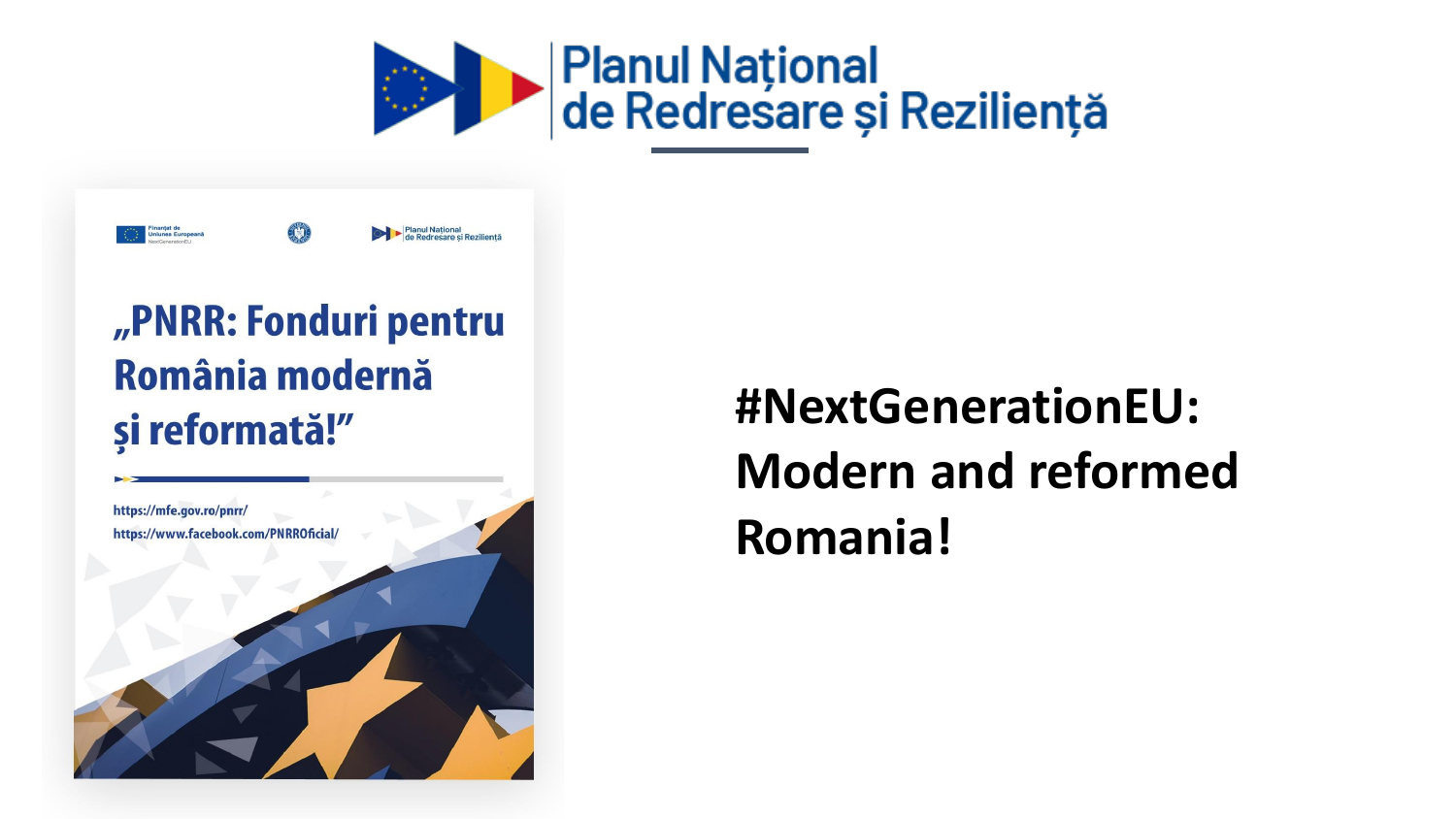

### **GENERAL OVERVIEW OF THE ROMANIAN RRP 29 APRIL, 2022 ROME**

**Carmen ANTONIE**

**Head of Unit – RRP Monitoring Unit**

**Directorate General for the Management of RRP**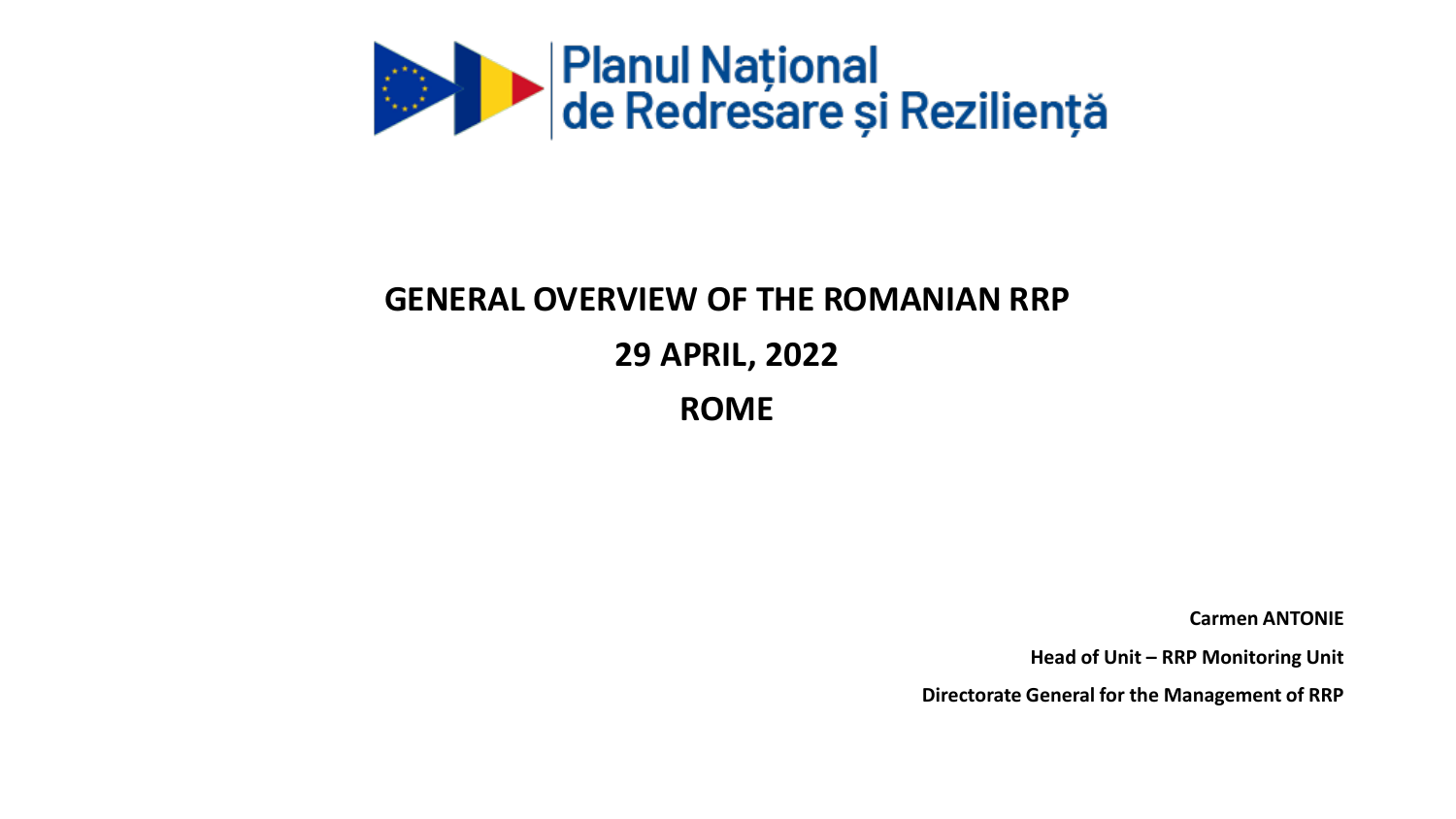

- ➢ **Significant support for Romania to implement essential and much delayed reforms**
- ➢ **Momentum to speed up the green (41%) and digital transition (21%)**
- ➢ **Vital aid for Romania's economic and social recovery after the COVID-19 crisis**
- ➢ **Focus on the younger generation to be better prepared for future challenges**

**The general objective** of Romania's RRP is the development of Romania by implementing essential programs and projects that support resilience, crisis preparedness, adaptability and growth potential, through major reforms and key investments financed from the Recovery and Resilience Facility

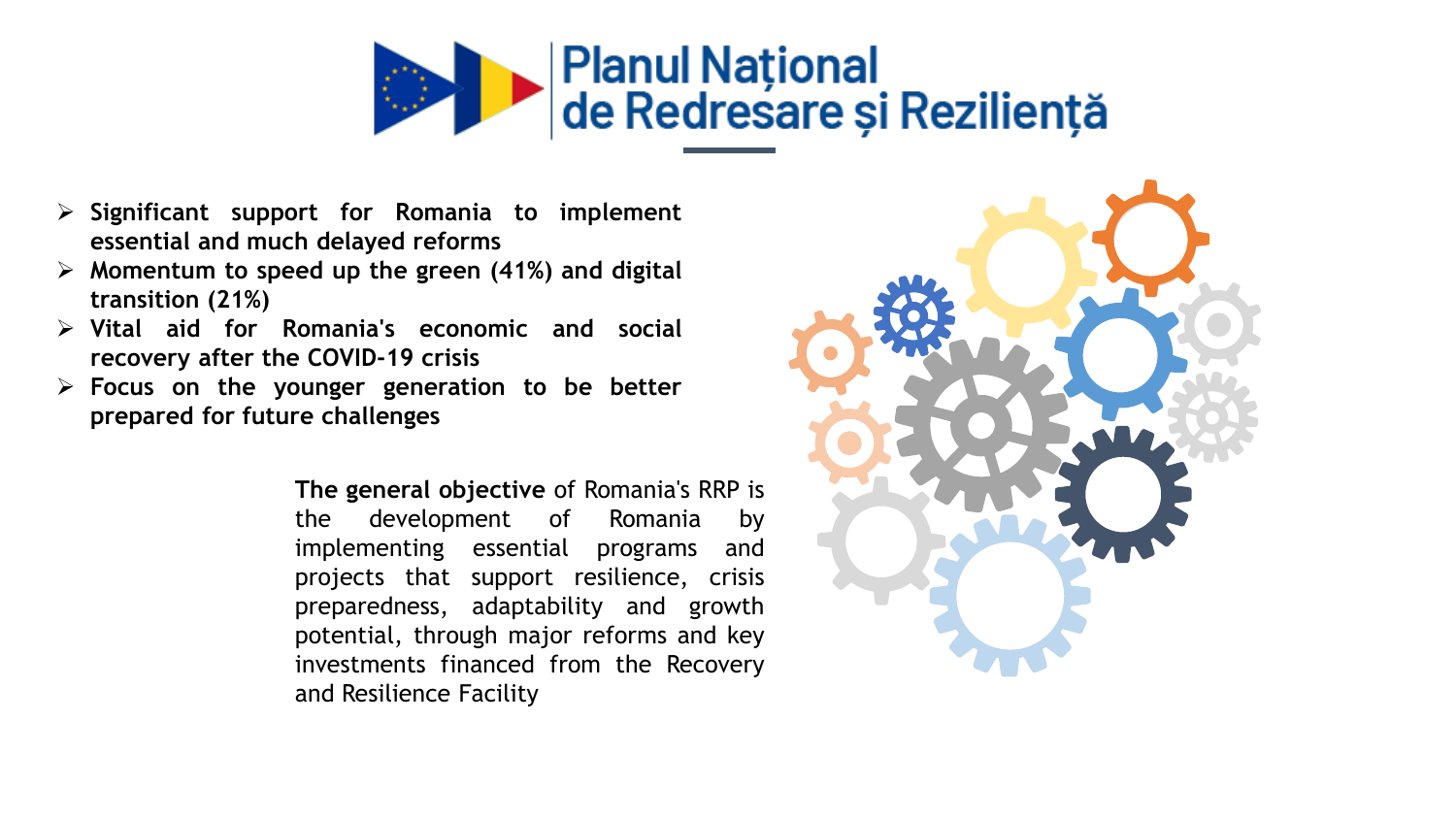#### **RO RRP – structured in 15 components addressing all 6 pillars in the RRF Regulation**



**TOTAL of 171 measures: 64 reforms and 107 investments (507 M&T) to be implemented by 2026**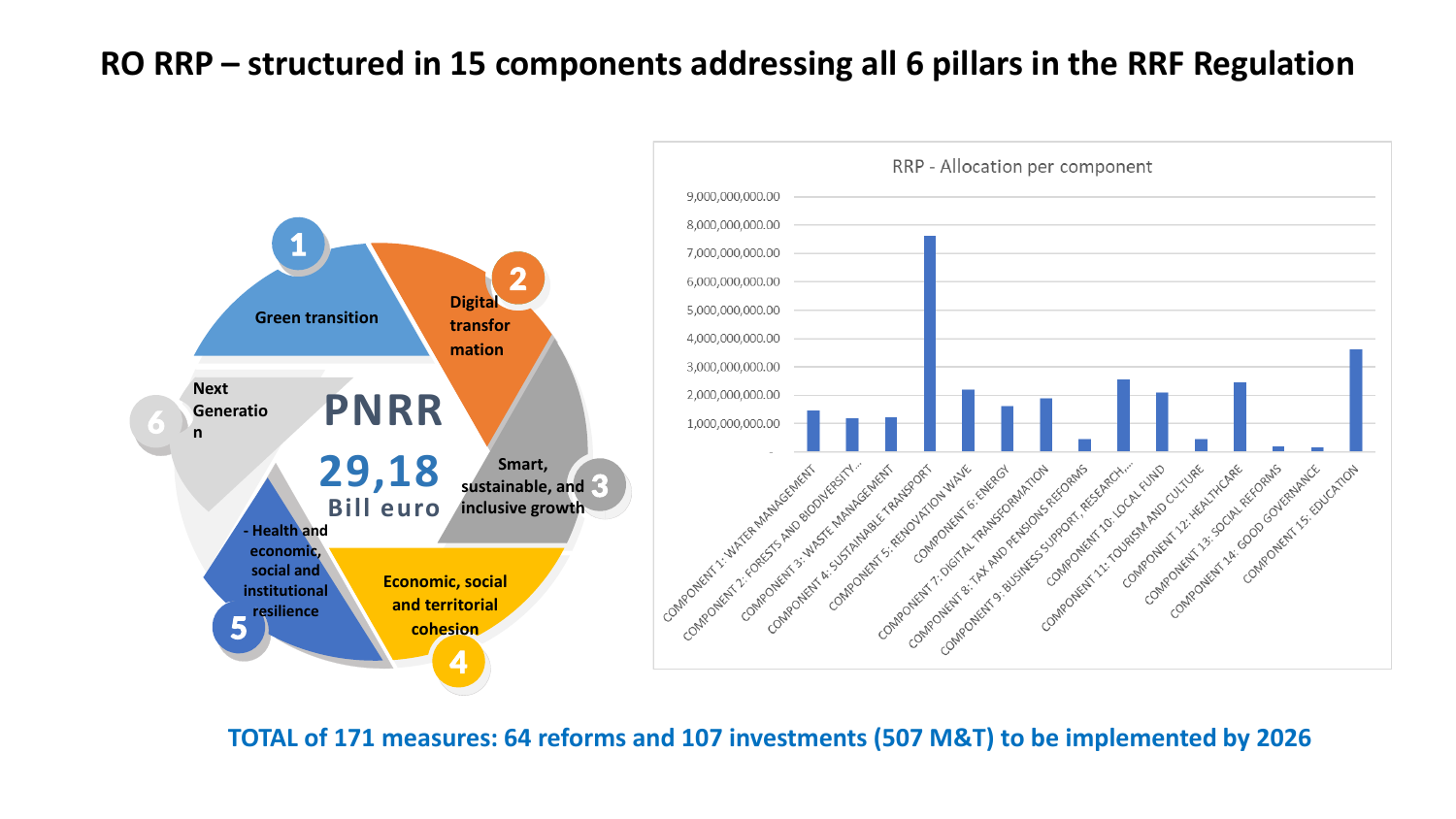

| <b>Pillar</b>                                                          | <b>Component name</b>                                                      | <b>Allocation</b><br>(euro) |
|------------------------------------------------------------------------|----------------------------------------------------------------------------|-----------------------------|
| <b>Pillar I - Green Transition</b>                                     | <b>COMPONENT 1: WATER MANAGEMENT</b>                                       | 1.462.000.000               |
|                                                                        | <b>COMPONENT 2: FORESTS AND BIODIVERSITY PROTECTION</b>                    | 1.173.000.000               |
|                                                                        | <b>COMPONENT 3: WASTE MANAGEMENT</b>                                       | 1.239.010.000               |
|                                                                        | <b>COMPONENT 4: SUSTAINABLE TRANSPORT</b>                                  | 7.620.000.000               |
|                                                                        | <b>COMPONENT 5: RENOVATION WAVE</b>                                        | 2.200.000.000               |
|                                                                        | <b>COMPONENT 6: ENERGY</b>                                                 | 1.620.000.000               |
| Pillar II - Digital Transformation                                     | <b>COMPONENT 7: DIGITAL TRANSFORMATION</b>                                 | 1.884.960.000               |
| Pillar III - Smart, sustainable and inclusive growth                   | <b>COMPONENT 8: TAX AND PENSIONS REFORMS</b>                               | 456.930.000                 |
|                                                                        | <b>COMPONENT 9: BUSINESS SUPPORT, RESEARCH, DEVELOPMENT AND INNOVATION</b> | 2.558.630.000               |
|                                                                        | <b>COMPONENT 10: LOCAL FUND</b>                                            | 2.100.000.000               |
| Pillar IV - Economic, social and territorial<br>cohesion               | <b>COMPONENT 11: TOURISM AND CULTURE</b>                                   | 449.010.000                 |
| Pillar V - Health and economic, social and<br>institutional resilience | <b>COMPONENT 12: HEALTHCARE</b>                                            | 2.450.010.000               |
|                                                                        | <b>COMPONENT 13: SOCIAL REFORMS</b>                                        | 196.740.000                 |
|                                                                        | <b>COMPONENT 14: GOOD GOVERNANCE</b>                                       | 165.600.000                 |
| <b>Pillar VI - Next Generation</b>                                     | <b>COMPONENT 15: EDUCATION</b>                                             | 3.605.970.000               |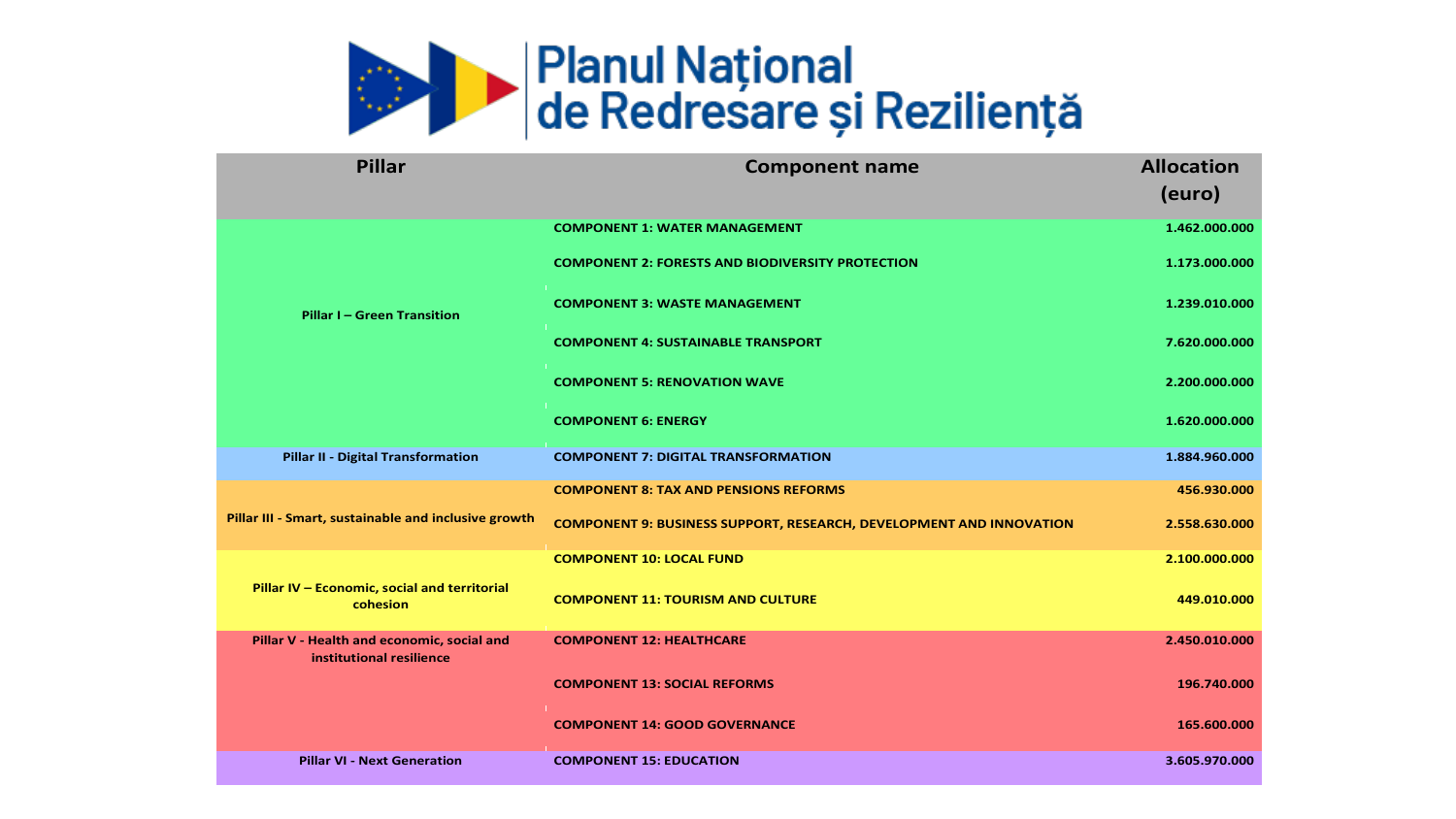

#### **KEY REFORMS (examples):**

- ➢Pension Reform
- ➢Fiscal Policies
- ➢SOEs reforms
- ➢Creation of the National Development Bank
- ➢Public Administration Reforms
- ➢Governmental Cloud, digitalization and eID deployment
- ➢Justice reforms
- ➢Decarbonization legislation
- $\triangleright$  Reforms on the renewable energy
- ➢Debureaucratisation and simplification for businesses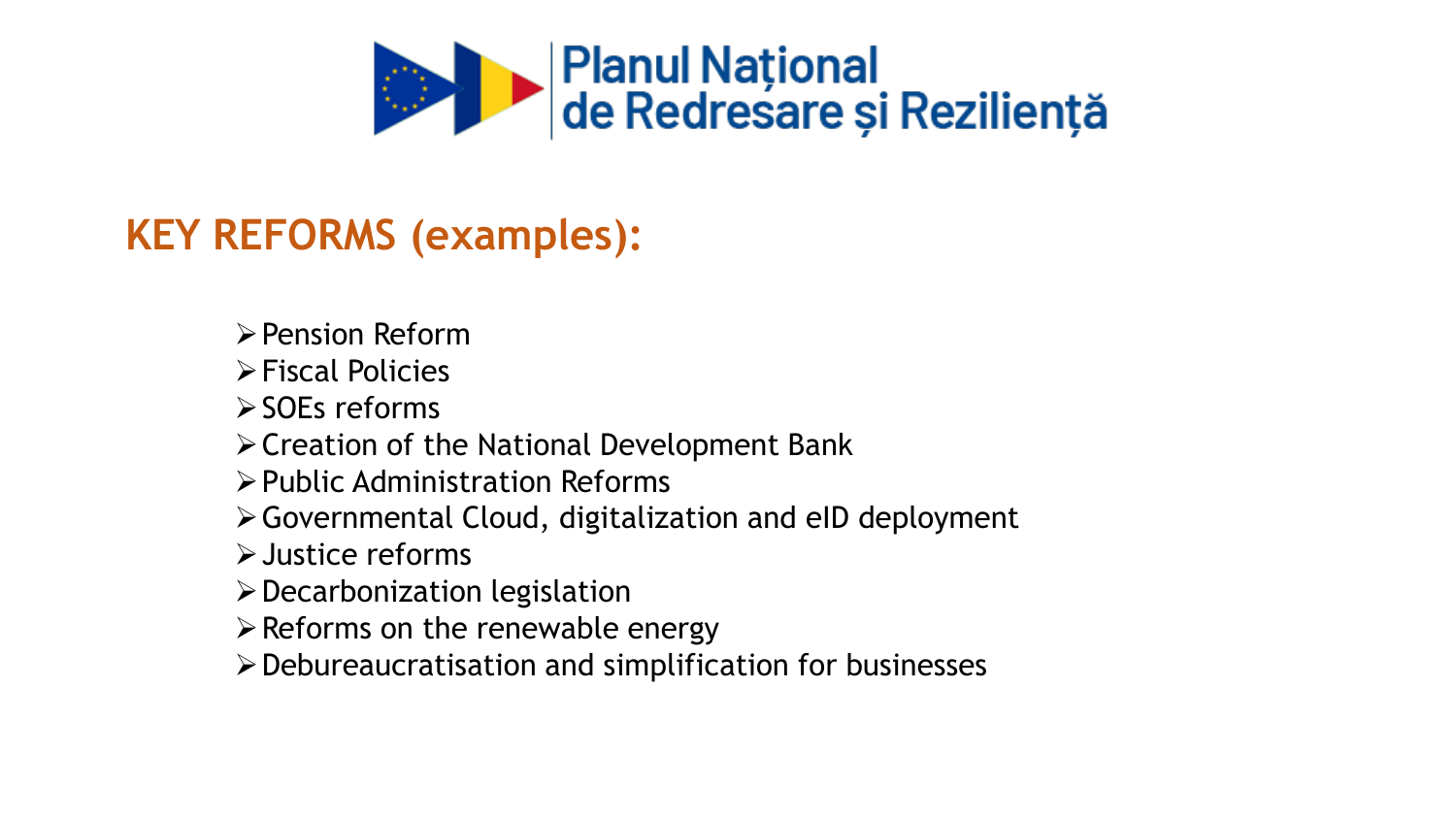

# **KEY INVESTMENTS:** GRANT

- Health: pre-hospital medical infrastructure, integrated community centers, new/modernized hospital infrastructure and equipment;
- National afforestation and reforestation campaign, including urban forests;
- Creating new capacities for electricity production from renewable sources:
- Implementation of government cloud infrastructure, digitalization and eID deployment;
- ensuring the infrastructure for green transport: renewal of fleet vehicles intended for public transport;
- modernization, upgrade and renewal of railway infrastructure, acquisition of rolling stock;
- construction, equipment and operation of 110 nurseries;
- the development of 10 regional consortia;
- the development and endowment of 10 integrated professional campuses;
- creating a network of day centers for children at risk of separation;
- rehabilitation, renovation and development of social infrastructure for people with disabilities;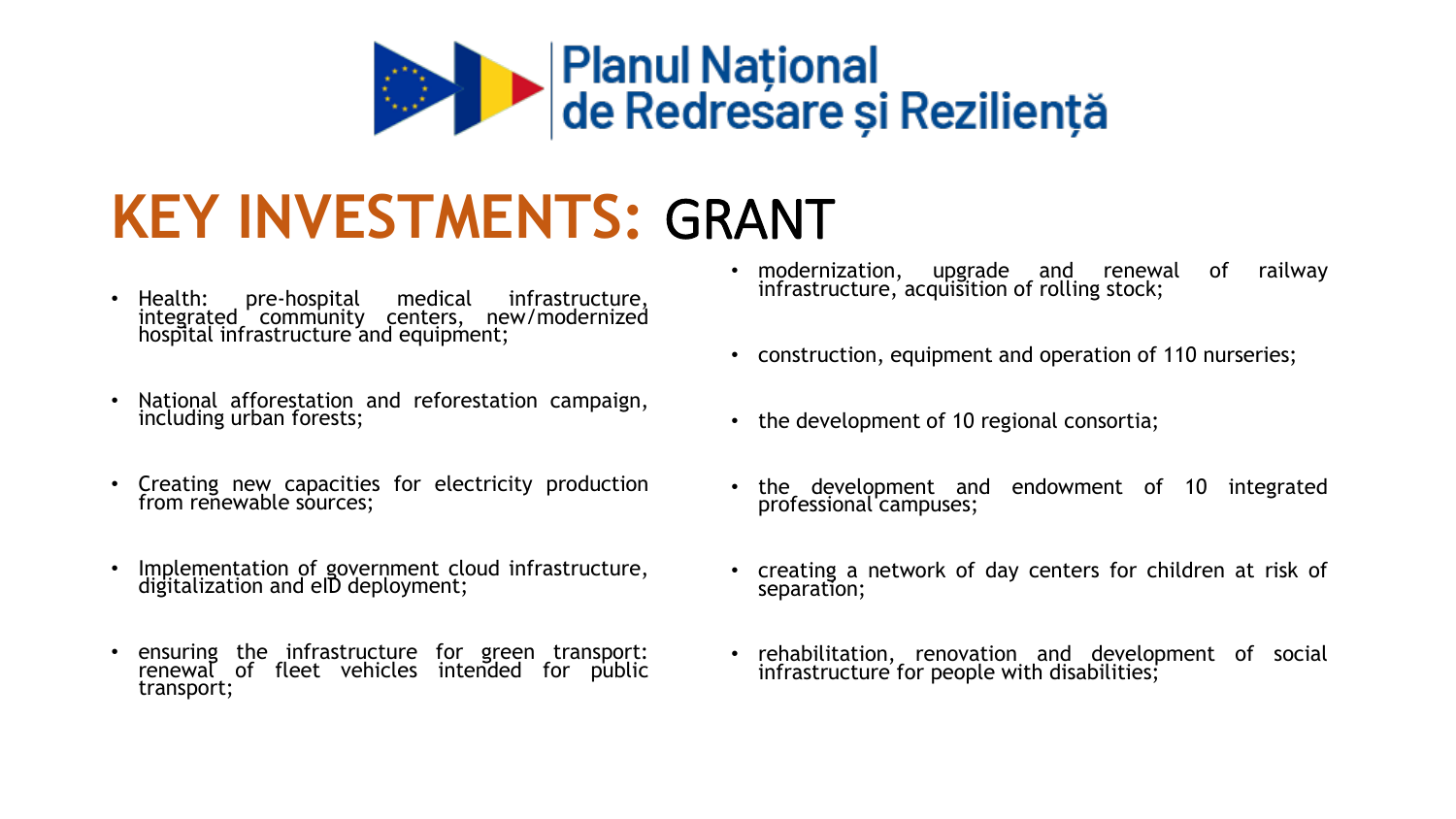

# **KEY INVESTMENTS:** LOAN

- road infrastructure construction sections (A1, A7, A8);
- development of the metro transport network in the Municipalities of Bucharest and Cluj-Napoca;
- ensuring energy efficiency in the industrial sector;
- the extension of water and sewerage systems;
- housing construction for young people, health and education specialists;
- renewable gas distribution infrastructure (using natural gas in combination with green hydrogen as a transitional measure), as well as green hydrogen production capacity and/or its use for electricity storage;
- the establishment of voluntary waste collection centers, the construction of digitized ecological islands, integrated voluntary collection centers for urban agglomerations, the construction of waste recycling facilities;
- development of the industrial production chain and/or assembly and/or recycling of batteries, cells and photovoltaic panels (including ancillary equipment) and new energy storage capacities;
- reconstruction of grassland habitats in protected natural areas;
- purchase of air quality, radioactivity and noise monitoring equipment for the National Environmental Protection Agency, monitoring and control equipment for the National Environmental Guard;
- energy efficiency grant scheme for multi-family residential buildings and public buildings;
- financial instruments for the private sector;
- **IPCEI** microelectronics;
- developing a program for attracting highly specialized human resources from abroad in development and innovation activities.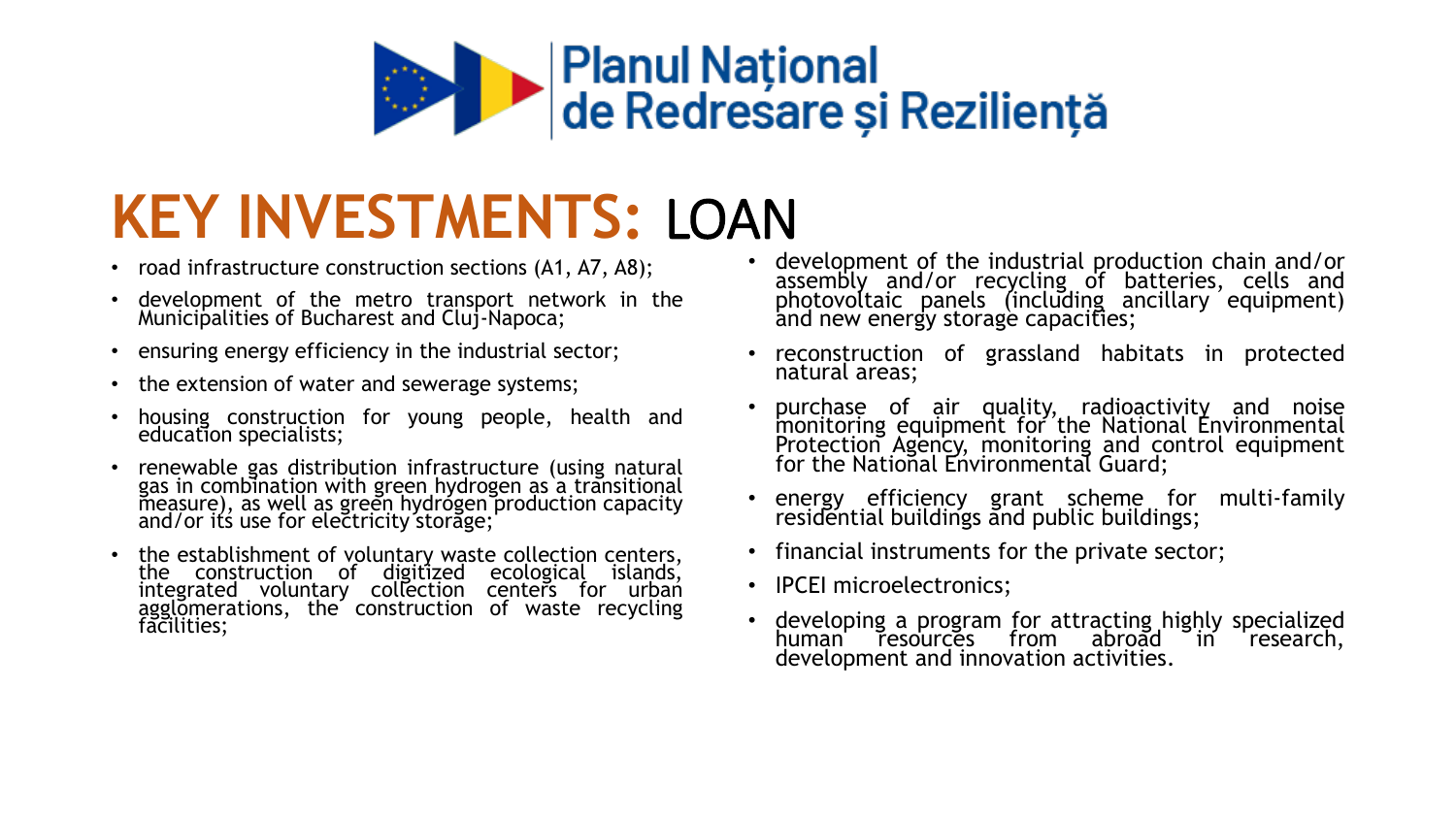

## **PAYMENT REQUESTS:** 2022

➢First payment request – Q2 2022 (21 M&T)

- Grant: EUR 2.037.146.414
- Loan: EUR 907.669.494

➢Second payment request – Q3 2022 (51 M&T)

- Grant: EUR 2.147.491.242
- Loan: EUR 1.080.198.230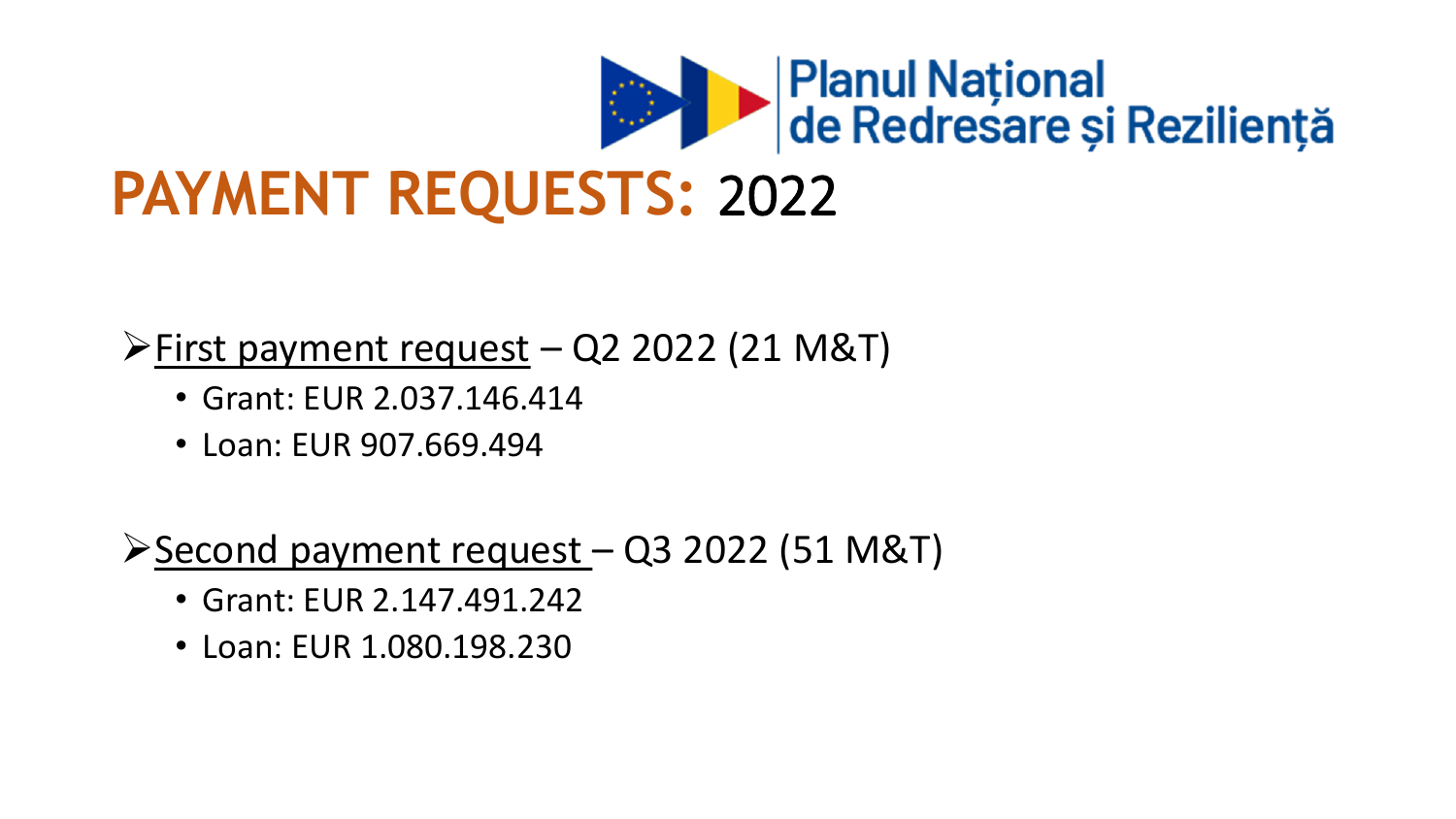## **GOVERNANCE:**



| The general coordination                                                                                                                                                    | <b>Implementation and</b><br>monitoring                              | <b>Verification and control</b>                     |
|-----------------------------------------------------------------------------------------------------------------------------------------------------------------------------|----------------------------------------------------------------------|-----------------------------------------------------|
| - The Prime Minister - coordinator of the Ministry of<br>process of NRRP and Investments and Projects<br>negotiation<br>chairman of the NRRP Inter-ministerial              | European                                                             | Ministry of<br>European<br>Investments and Projects |
| <b>Steering Committee</b>                                                                                                                                                   | <b>Ministry of Finance</b>                                           | Responsible ministries                              |
| - The<br>Committee: examine the progress in responsible for implementing                                                                                                    | Inter-ministerial Steering Ministries / institutions Audit Authority |                                                     |
| implementation/<br>measures in case of major delays/need to                                                                                                                 | initiate or take reforms and investments                             | Other<br>entities:<br>Competition Council,          |
| re-evaluate some objectives                                                                                                                                                 | <b>Monitoring Committee</b>                                          | ANAP, DLAF, OLAF, ANI,<br>EPPO, DNA                 |
| Ministry of European Investments and<br>$\blacksquare$<br>Projects (MIEP), as national coordinator<br>and single point of contact in relation to<br>the European Commission |                                                                      |                                                     |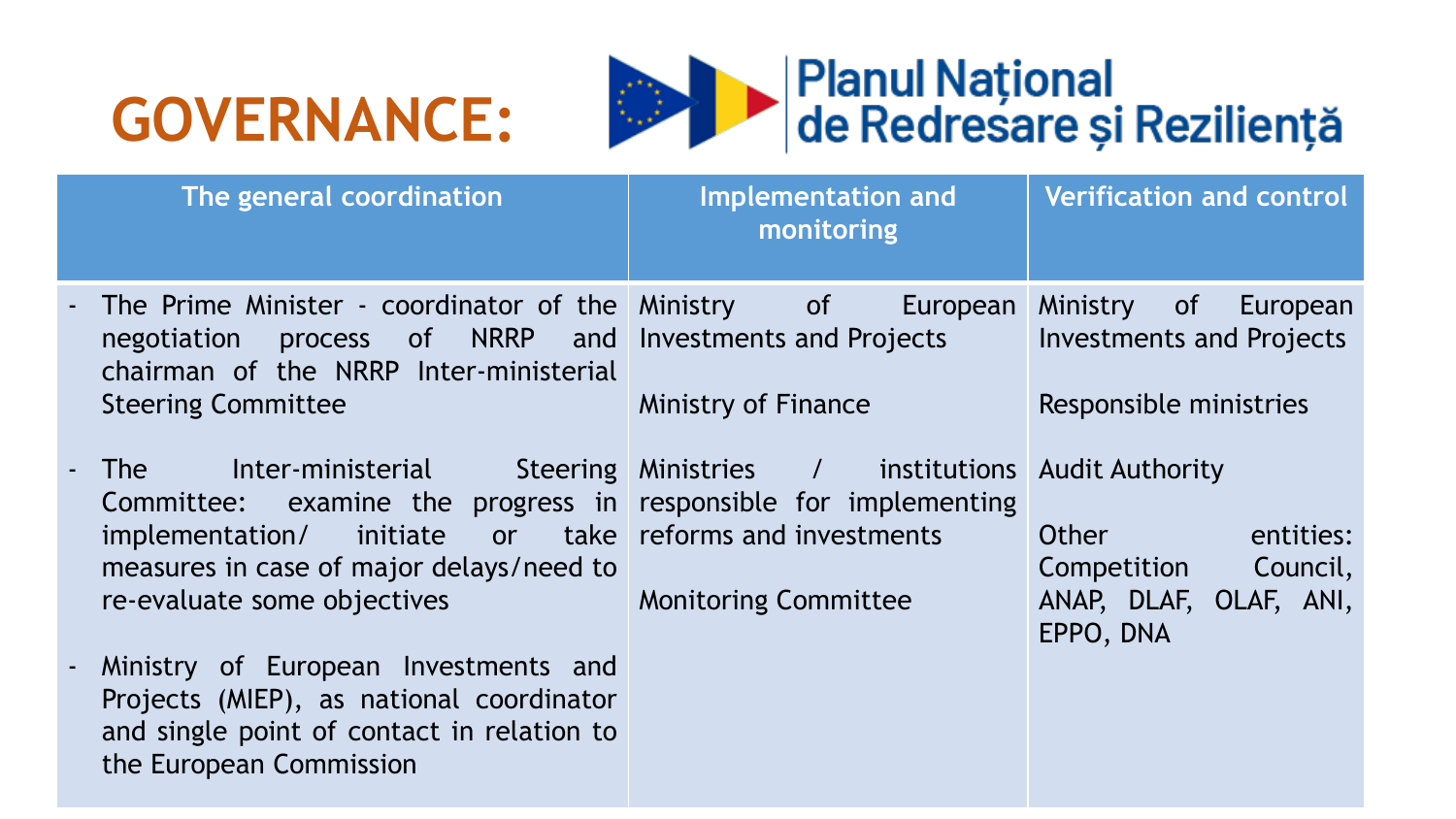